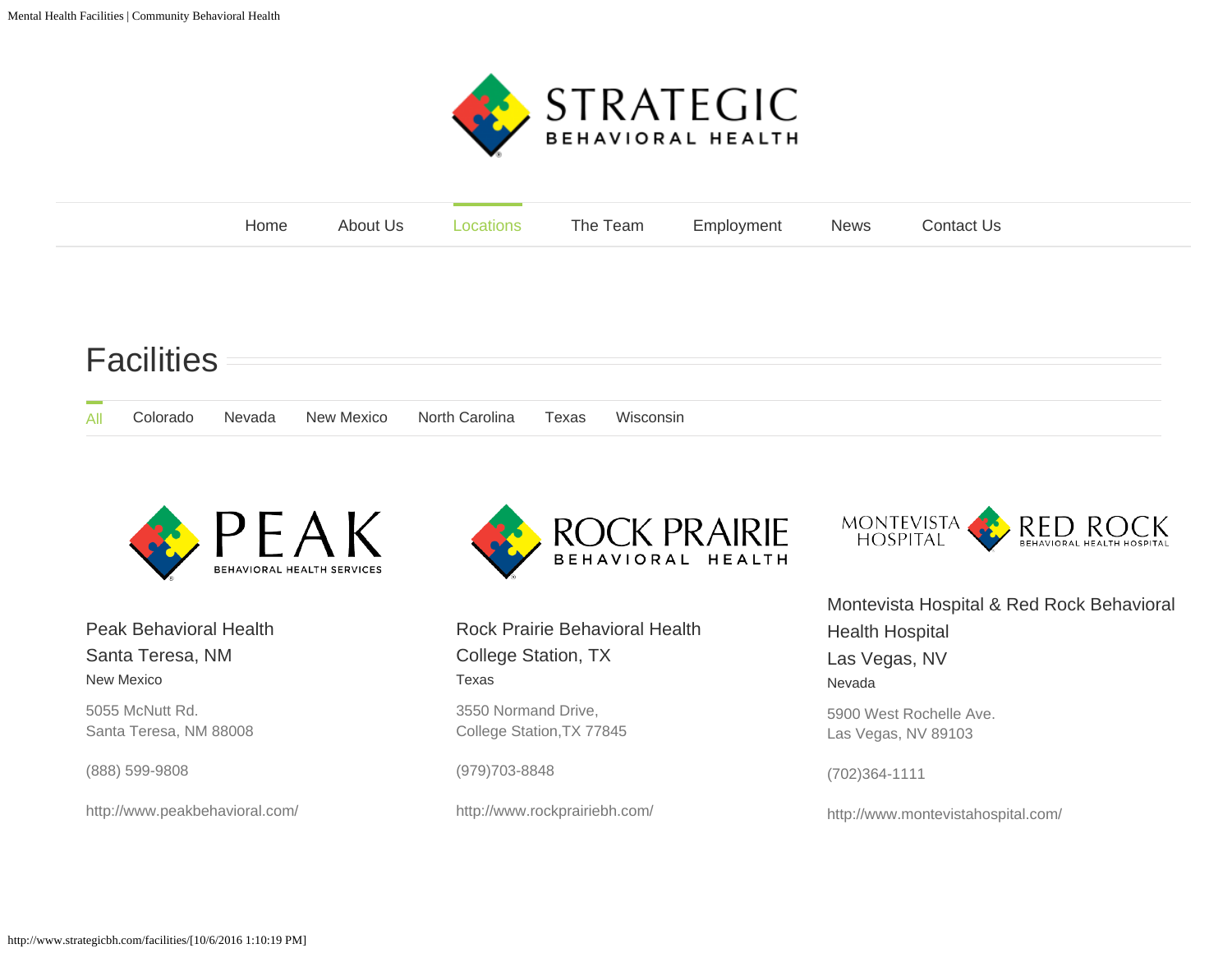

[Strategic Behavioral Center](http://www.strategicbh.com/portfolio-items/strategic-behavioral-center-charlotte-nc/)  [Charlotte, NC](http://www.strategicbh.com/portfolio-items/strategic-behavioral-center-charlotte-nc/) [North Carolina](http://www.strategicbh.com/portfolio_category/north-carolina/)

1715 Sharon Road West Charlotte, NC 28210

(855) 537-2262

http://www.sbccharlotte.com/



[Peak View Behavioral Health](http://www.strategicbh.com/portfolio-items/peak-view-behavioral-health-colorado-springs-co/)  [Colorado Springs, CO](http://www.strategicbh.com/portfolio-items/peak-view-behavioral-health-colorado-springs-co/) [Colorado](http://www.strategicbh.com/portfolio_category/colorado/)

7353 Sisters Grove Colorado Springs, CO 80923

(719) 444-8484

http://www.peakviewbh.com/



[Strategic Behavioral Center](http://www.strategicbh.com/portfolio-items/strategic-behavioral-center-raleigh-nc/)  [Raleigh, NC](http://www.strategicbh.com/portfolio-items/strategic-behavioral-center-raleigh-nc/) [North Carolina](http://www.strategicbh.com/portfolio_category/north-carolina/)

3200 Waterfield Drive Garner, NC 27529

(855) 537-2262

http://www.sbcraleigh.com/



[Clear View Behavioral Health](http://www.strategicbh.com/portfolio-items/clear-view-behavioral-health-johnstown-co/)  [Johnstown, CO](http://www.strategicbh.com/portfolio-items/clear-view-behavioral-health-johnstown-co/) [Colorado](http://www.strategicbh.com/portfolio_category/colorado/)

4770 Larimer Parkway Johnstown, CO 80534

(970)461-5061

http://www.clearviewbh.com/



[Strategic Behavioral Center](http://www.strategicbh.com/portfolio-items/strategic-behavioral-center-wilmington-nc/)  [Wilmington, NC](http://www.strategicbh.com/portfolio-items/strategic-behavioral-center-wilmington-nc/) [North Carolina](http://www.strategicbh.com/portfolio_category/north-carolina/)

2050 Mercantile Drive, Leland, NC 28451

(855) 537-2262

http://www.sbcwilmington.com/



[Willow Creek Behavioral Health](http://www.strategicbh.com/portfolio-items/willow-creek-behavioral-health/) [Green Bay, WI](http://www.strategicbh.com/portfolio-items/willow-creek-behavioral-health/)

[Wisconsin](http://www.strategicbh.com/portfolio_category/wisconsin/)

1351 Ontario Rd Green Bay, WI 54311

OPENING January 2017

http://www.willowcreekbh.com/



[Palms Behavioral Health](http://www.strategicbh.com/portfolio-items/palms-behavioral-healthharlingen-tx/)